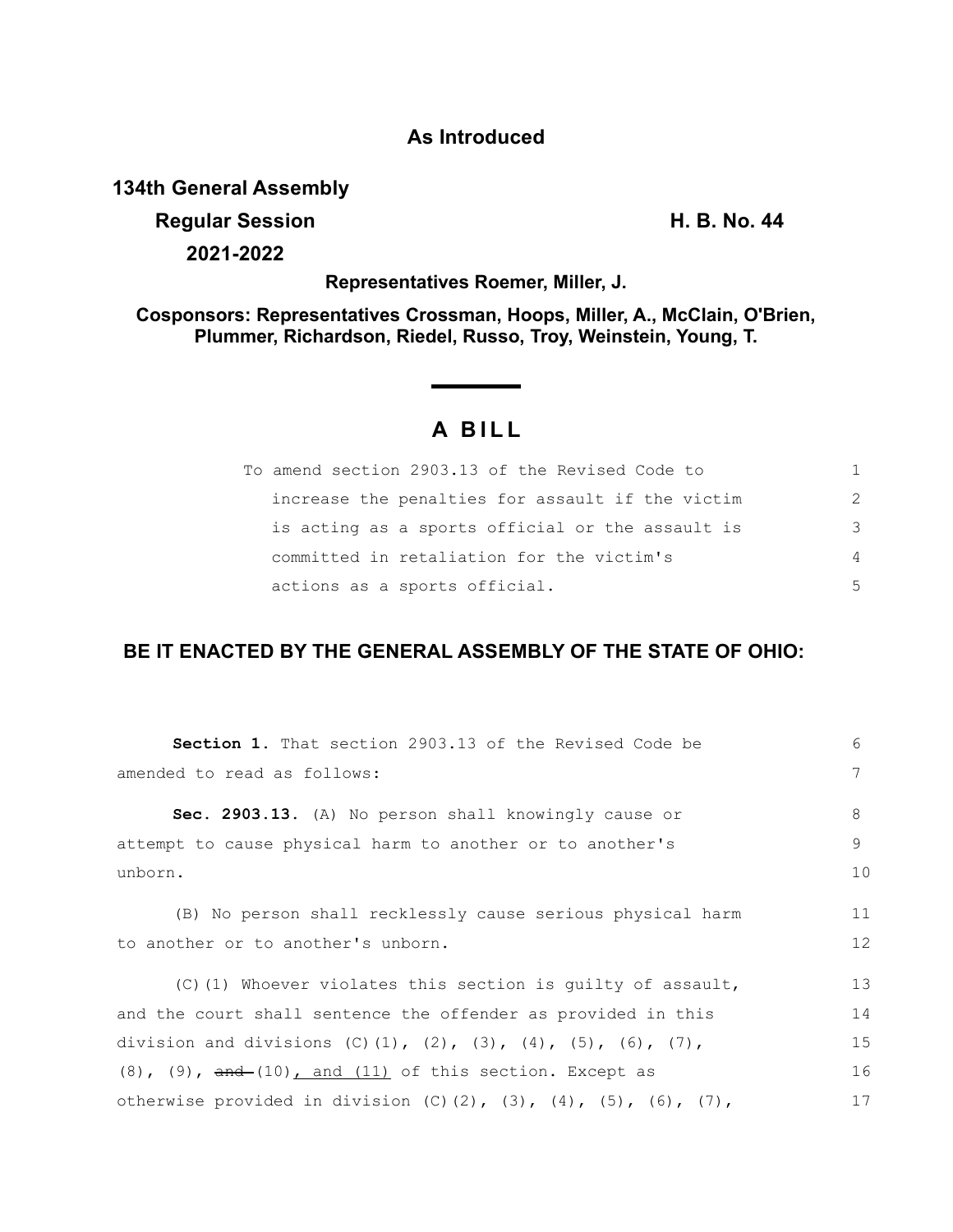(8), or (9) of this section, assault is a misdemeanor of the first degree. 18 19

(2) Except as otherwise provided in this division, if the offense is committed by a caretaker against a functionally impaired person under the caretaker's care, assault is a felony of the fourth degree. If the offense is committed by a caretaker against a functionally impaired person under the caretaker's care, if the offender previously has been convicted of or pleaded guilty to a violation of this section or section 2903.11 or 2903.16 of the Revised Code, and if in relation to the previous conviction the offender was a caretaker and the victim was a functionally impaired person under the offender's care, assault is a felony of the third degree. 20 21 22 25 26 27 28 29

(3) If the offense occurs in or on the grounds of a state correctional institution or an institution of the department of youth services, the victim of the offense is an employee of the department of rehabilitation and correction or the department of youth services, and the offense is committed by a person incarcerated in the state correctional institution or by a person institutionalized in the department of youth services institution pursuant to a commitment to the department of youth services, assault is a felony of the third degree.

(4) If the offense is committed in any of the following circumstances, assault is a felony of the fifth degree: 40 41

(a) The offense occurs in or on the grounds of a local correctional facility, the victim of the offense is an employee of the local correctional facility or a probation department or is on the premises of the facility for business purposes or as a visitor, and the offense is committed by a person who is under custody in the facility subsequent to the person's arrest for 42 43 44 45 46 47

23  $24$ 

30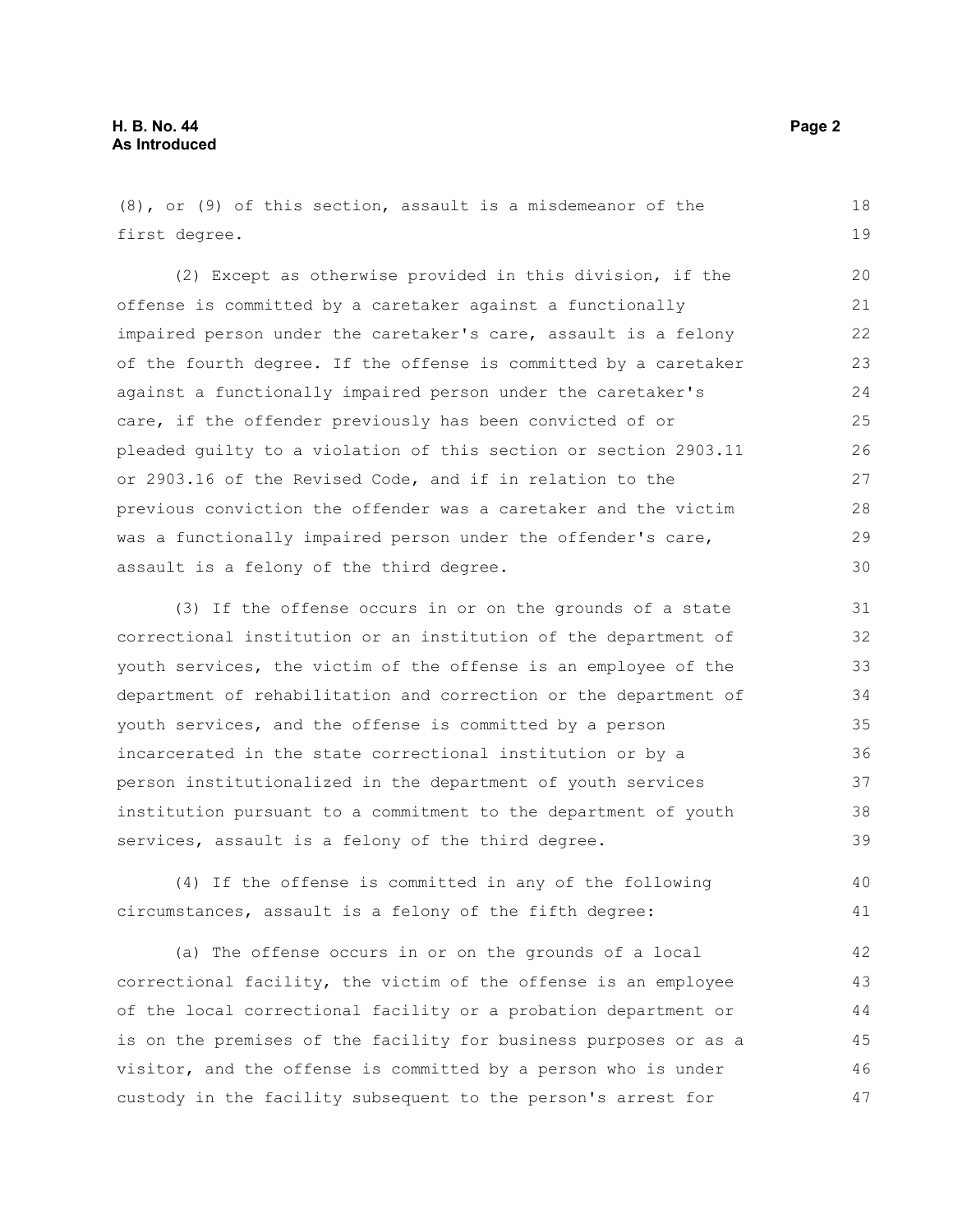any crime or delinquent act, subsequent to the person's being charged with or convicted of any crime, or subsequent to the person's being alleged to be or adjudicated a delinquent child. 48 49 50

(b) The offense occurs off the grounds of a state correctional institution and off the grounds of an institution of the department of youth services, the victim of the offense is an employee of the department of rehabilitation and correction, the department of youth services, or a probation department, the offense occurs during the employee's official work hours and while the employee is engaged in official work responsibilities, and the offense is committed by a person incarcerated in a state correctional institution or institutionalized in the department of youth services who temporarily is outside of the institution for any purpose, by a parolee, by an offender under transitional control, under a community control sanction, or on an escorted visit, by a person under post-release control, or by an offender under any other type of supervision by a government agency. 51 52 53 54 55 56 57 58 59 60 61 62 63 64 65

(c) The offense occurs off the grounds of a local correctional facility, the victim of the offense is an employee of the local correctional facility or a probation department, the offense occurs during the employee's official work hours and while the employee is engaged in official work responsibilities, and the offense is committed by a person who is under custody in the facility subsequent to the person's arrest for any crime or delinquent act, subsequent to the person being charged with or convicted of any crime, or subsequent to the person being alleged to be or adjudicated a delinquent child and who temporarily is outside of the facility for any purpose or by a parolee, by an offender under transitional control, under a community control sanction, or on an escorted visit, by a person 66 67 68 69 70 71 72 73 74 75 76 77 78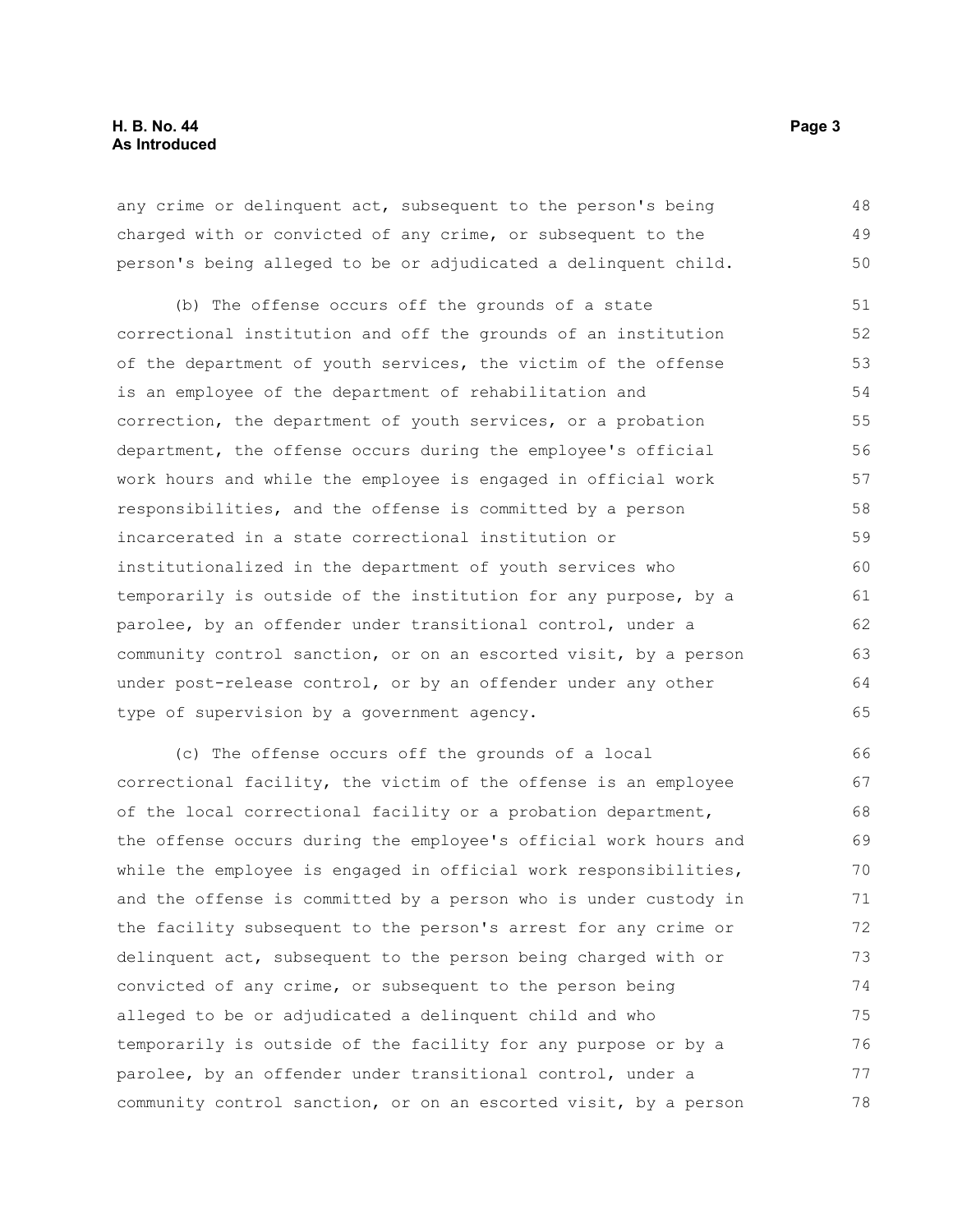under post-release control, or by an offender under any other type of supervision by a government agency. (d) The victim of the offense is a school teacher or administrator or a school bus operator, and the offense occurs in a school, on school premises, in a school building, on a school bus, or while the victim is outside of school premises or a school bus and is engaged in duties or official responsibilities associated with the victim's employment or position as a school teacher or administrator or a school bus operator, including, but not limited to, driving, accompanying, or chaperoning students at or on class or field trips, athletic events, or other school extracurricular activities or functions outside of school premises. (e) All of the following apply: (i) The victim of the offense is a sports official and the offense occurs while the victim is engaged in the victim's official duties at a sports event or immediately before or after the sports event. (ii) The offender previously has been convicted of or pleaded guilty to a violation of this section under the circumstances specified in division  $(C)$  (4)(e)(i) or  $(C)$  (4)(f)(i) of this section. (f) All of the following apply: (i) The victim of the offense is a sports official and the offense is committed in retaliation for an action taken by the victim while the victim was engaged in the victim's official duties at a sports event. (ii) The offender previously has been convicted of or 79 80 81 82 83 84 85 86 87 88 89 90 91 92 93 94 95 96 97 98 99 100 101 102 103 104 105 106

pleaded guilty to a violation of this section under the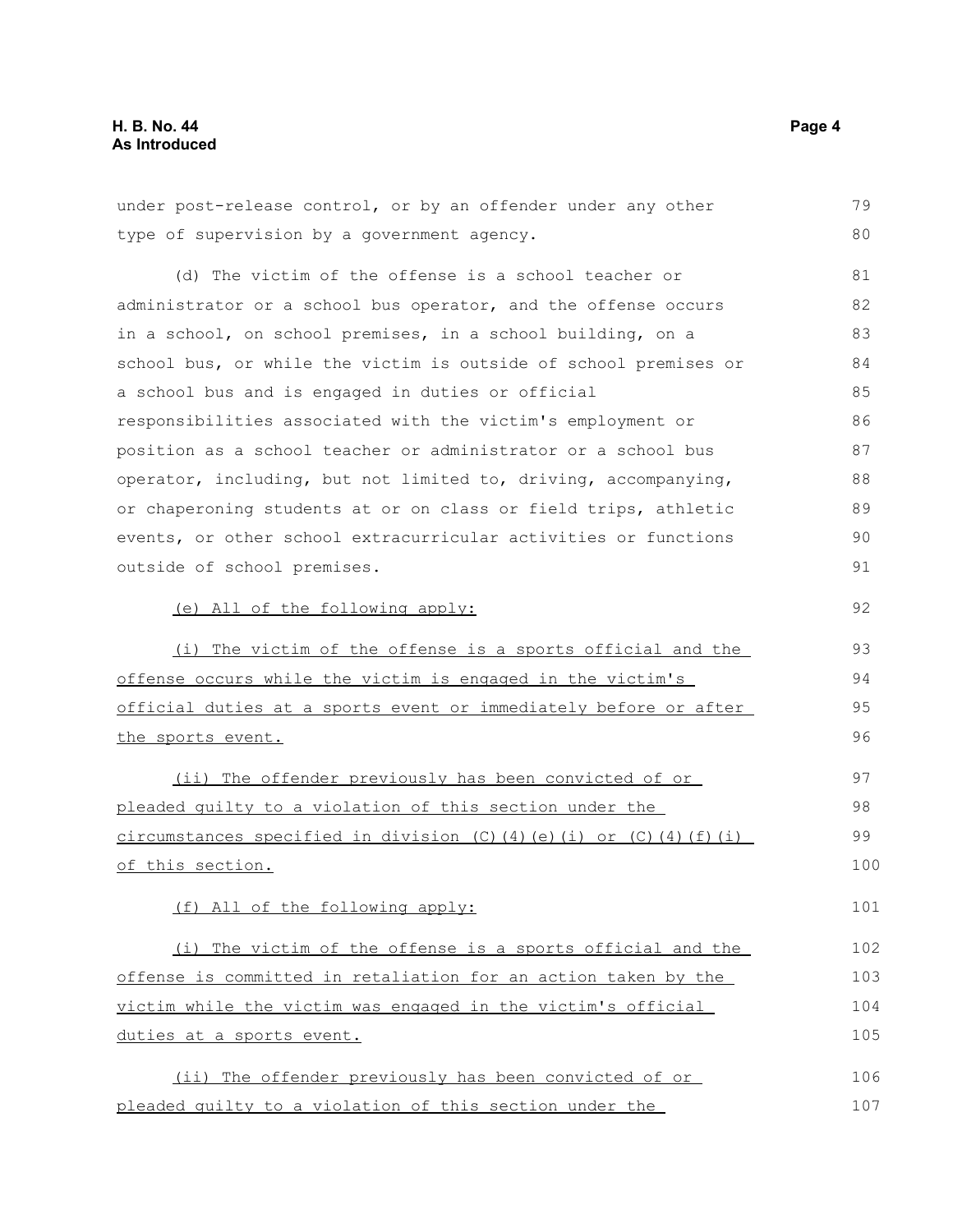| circumstances specified in division $(C)$ (4) (e) (i) or $(C)$ (4) (f) (i) | 108 |
|----------------------------------------------------------------------------|-----|
| of this section.                                                           | 109 |
| (5) If the victim of the offense is a peace officer or an                  | 110 |
| investigator of the bureau of criminal identification and                  | 111 |
| investigation, a firefighter, or a person performing emergency             | 112 |
| medical service, while in the performance of their official                | 113 |
| duties, assault is a felony of the fourth degree.                          | 114 |
| (6) If the victim of the offense is a peace officer or an                  | 115 |
| investigator of the bureau of criminal identification and                  | 116 |
| investigation and if the victim suffered serious physical harm             | 117 |
| as a result of the commission of the offense, assault is a                 | 118 |
| felony of the fourth degree, and the court, pursuant to division           | 119 |
| (F) of section 2929.13 of the Revised Code, shall impose as a              | 120 |
| mandatory prison term one of the prison terms prescribed for a             | 121 |
| felony of the fourth degree that is at least twelve months in              | 122 |
| duration.                                                                  | 123 |
| (7) If the victim of the offense is an officer or employee                 | 124 |
| of a public children services agency or a private child placing            | 125 |
| agency and the offense relates to the officer's or employee's              | 126 |
| performance or anticipated performance of official                         | 127 |
| responsibilities or duties, assault is either a felony of the              | 128 |
| fifth degree or, if the offender previously has been convicted             | 129 |
| of or pleaded guilty to an offense of violence, the victim of              | 130 |
| that prior offense was an officer or employee of a public                  | 131 |
| children services agency or private child placing agency, and              | 132 |
| that prior offense related to the officer's or employee's                  | 133 |
| performance or anticipated performance of official                         | 134 |
| responsibilities or duties, a felony of the fourth degree.                 | 135 |
| (8) If the victim of the offense is a health care                          | 136 |

professional of a hospital, a health care worker of a hospital, 137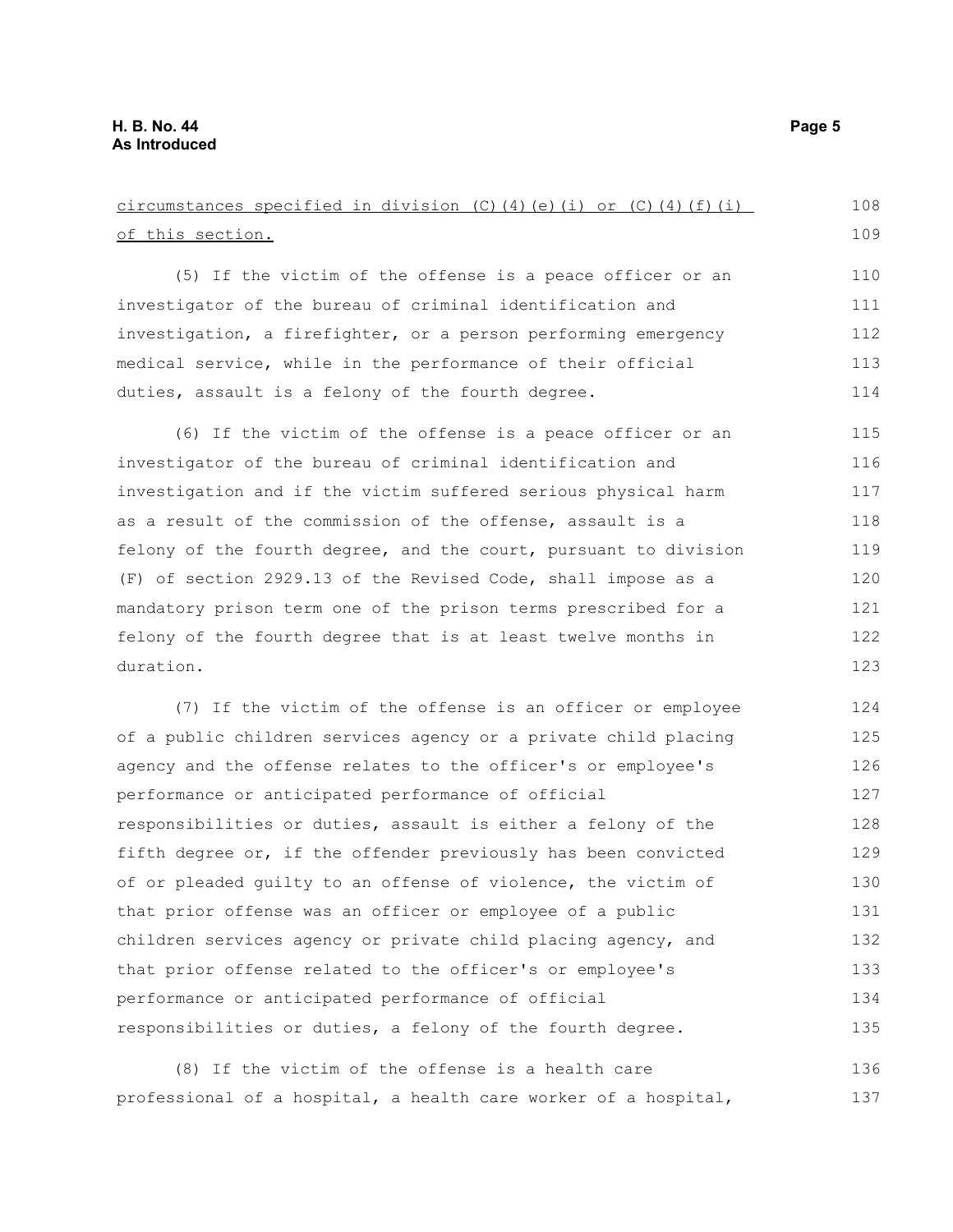#### **H. B. No. 44 Page 6 As Introduced**

or a security officer of a hospital whom the offender knows or has reasonable cause to know is a health care professional of a hospital, a health care worker of a hospital, or a security officer of a hospital, if the victim is engaged in the performance of the victim's duties, and if the hospital offers de-escalation or crisis intervention training for such professionals, workers, or officers, assault is one of the following: 138 139 140 141 142 143 144 145

(a) Except as otherwise provided in division (C)(8)(b) of this section, assault committed in the specified circumstances is a misdemeanor of the first degree. Notwithstanding the fine specified in division (A)(2) $\left(\frac{b}{b}\right)$  (a) of section 2929.28 of the Revised Code for a misdemeanor of the first degree, in sentencing the offender under this division and if the court decides to impose a fine, the court may impose upon the offender a fine of not more than five thousand dollars. 146 147 148 149 150 151 152 153

(b) If the offender previously has been convicted of or pleaded guilty to one or more assault or homicide offenses committed against hospital personnel, assault committed in the specified circumstances is a felony of the fifth degree. 154 155 156 157

(9) If the victim of the offense is a judge, magistrate, prosecutor, or court official or employee whom the offender knows or has reasonable cause to know is a judge, magistrate, prosecutor, or court official or employee, and if the victim is engaged in the performance of the victim's duties, assault is one of the following: 158 159 160 161 162 163

(a) Except as otherwise provided in division  $(C)$   $(8)$   $(9)$  (b) of this section, assault committed in the specified circumstances is a misdemeanor of the first degree. In sentencing the offender under this division, if the court 164 165 166 167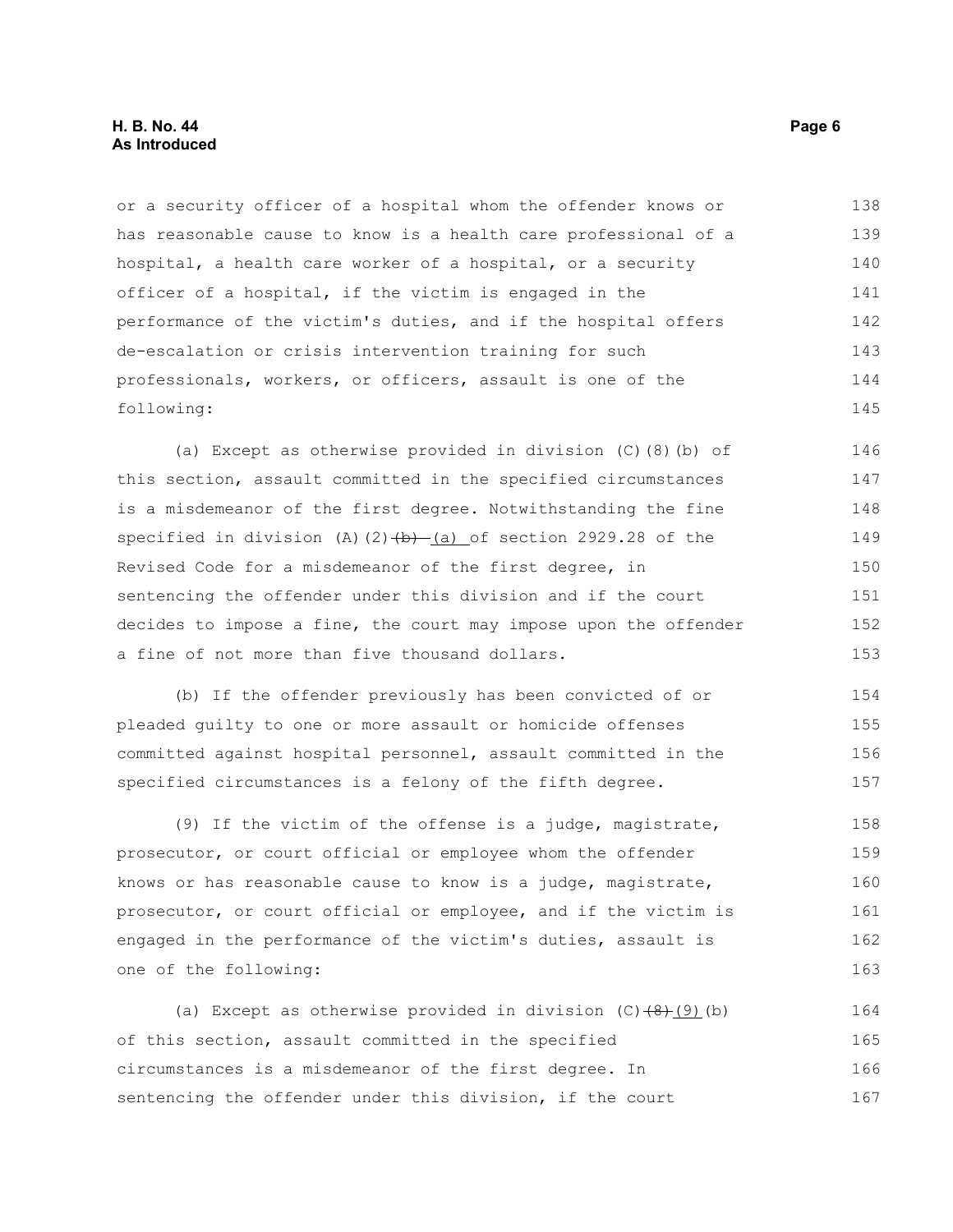#### **H. B. No. 44 Page 7 As Introduced**

decides to impose a fine, notwithstanding the fine specified in division (A)(2) $(b)$  (a) of section 2929.28 of the Revised Code for a misdemeanor of the first degree, the court may impose upon the offender a fine of not more than five thousand dollars. 168 169 170 171

(b) If the offender previously has been convicted of or pleaded guilty to one or more assault or homicide offenses committed against justice system personnel, assault committed in the specified circumstances is a felony of the fifth degree. 172 173 174 175

(10) If an offender who is convicted of or pleads guilty to assault when it is a misdemeanor also is convicted of or pleads guilty to a specification as described in section 2941.1423 of the Revised Code that was included in the indictment, count in the indictment, or information charging the offense, the court shall sentence the offender to a mandatory jail term as provided in division (G) of section 2929.24 of the Revised Code. 176 177 178 179 180 181 182 183

If an offender who is convicted of or pleads guilty to assault when it is a felony also is convicted of or pleads guilty to a specification as described in section 2941.1423 of the Revised Code that was included in the indictment, count in the indictment, or information charging the offense, except as otherwise provided in division (C)(6) of this section, the court shall sentence the offender to a mandatory prison term as provided in division (B)(8) of section 2929.14 of the Revised Code. 184 185 186 187 188 189 190 191 192

(11) If an offender is convicted of or pleads guilty to assault when it is a misdemeanor of the first degree, in addition to the sentence for that misdemeanor, the court shall impose a mandatory fine of one thousand five hundred dollars, notwithstanding the fine specified in division (A)(2)(a) of 193 194 195 196 197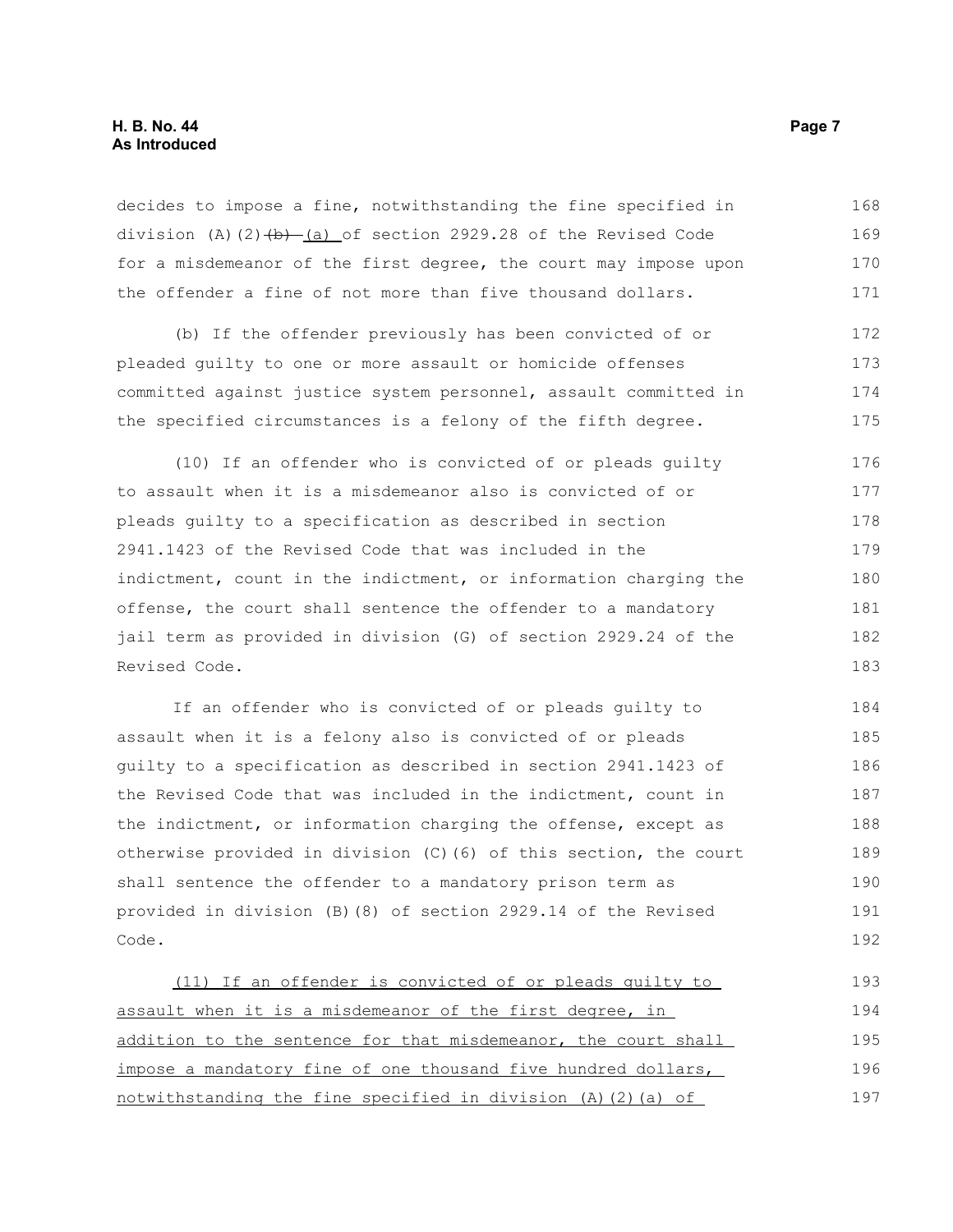| section 2929.28 of the Revised Code for a misdemeanor of the     |     |
|------------------------------------------------------------------|-----|
| first degree, and shall impose forty hours of community service  | 199 |
| if either of the following applies:                              | 200 |
| (a) The victim of the offense is a sports official and the       | 201 |
| offense occurs while the victim is engaged in the victim's       | 202 |
| official duties at a sports event or immediately before or after | 203 |
| the sports event.                                                | 204 |
| (b) The victim of the offense is a sports official and the       | 205 |
| offense is committed in retaliation for an action taken by the   | 206 |
| victim while the victim was engaged in the victim's official     | 207 |
| duties at a sports event.                                        | 208 |
| (D) Nothing in division (C) $(4)$ (e) or (f) of this section     | 209 |
| shall prevent an offender from being prosecuted for a violation  | 210 |
| of section 2903.11 or 2903.12 of the Revised Code if the         | 211 |
| elements of the offense under either of those sections are       | 212 |
| present, the victim of the offense is a sports official, and the | 213 |
| offense occurs while the victim is engaged in the victim's       | 214 |
| official duties at a sports event or immediately before or after | 215 |
| the sports event.                                                | 216 |
| (E) As used in this section:                                     | 217 |
| (1) "Peace officer" has the same meaning as in section           | 218 |
| 2935.01 of the Revised Code.                                     | 219 |
| (2) "Firefighter" has the same meaning as in section             | 220 |
| 3937.41 of the Revised Code.                                     | 221 |
| (3) "Emergency medical service" has the same meaning as in       | 222 |
| section 4765.01 of the Revised Code.                             | 223 |
| (4) "Local correctional facility" means a county,                | 224 |
| multicounty, municipal, municipal-county, or multicounty-        | 225 |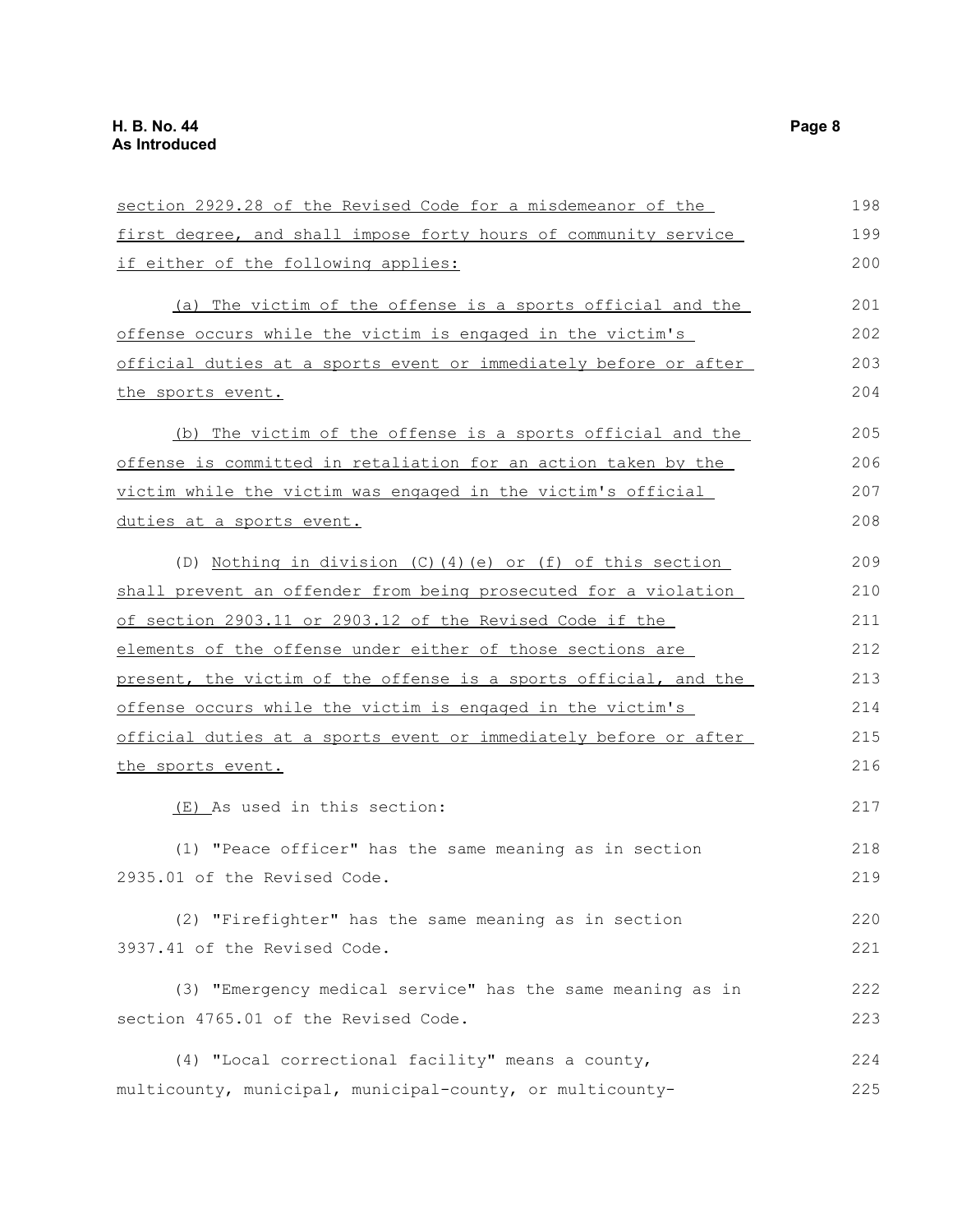municipal jail or workhouse, a minimum security jail established under section 341.23 or 753.21 of the Revised Code, or another county, multicounty, municipal, municipal-county, or multicounty-municipal facility used for the custody of persons arrested for any crime or delinquent act, persons charged with or convicted of any crime, or persons alleged to be or adjudicated a delinquent child. 226 227 228 229 230 231 232

(5) "Employee of a local correctional facility" means a person who is an employee of the political subdivision or of one or more of the affiliated political subdivisions that operates the local correctional facility and who operates or assists in the operation of the facility. 233 234 235 236 237

(6) "School teacher or administrator" means either of the following:

(a) A person who is employed in the public schools of the state under a contract described in section 3311.77 or 3319.08 of the Revised Code in a position in which the person is required to have a certificate issued pursuant to sections 3319.22 to 3319.311 of the Revised Code. 240 241 242 243 244

(b) A person who is employed by a nonpublic school for which the state board of education prescribes minimum standards under section 3301.07 of the Revised Code and who is certificated in accordance with section 3301.071 of the Revised Code. 245 246 247 248 249

(7) "Community control sanction" has the same meaning as in section 2929.01 of the Revised Code. 250 251

(8) "Escorted visit" means an escorted visit granted under section 2967.27 of the Revised Code. 252 253

(9) "Post-release control" and "transitional control" have 254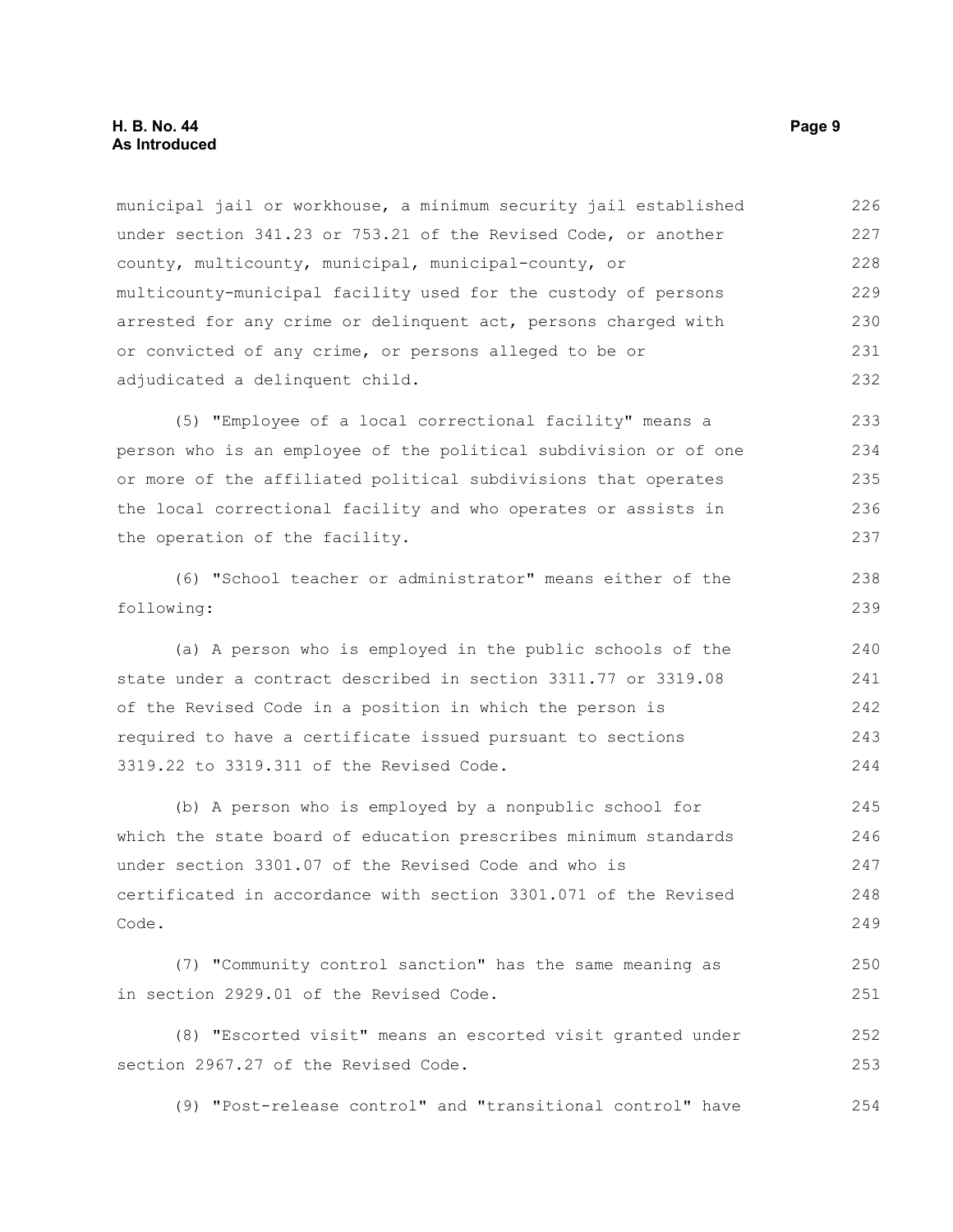| the same meanings as in section 2967.01 of the Revised Code.    | 255 |
|-----------------------------------------------------------------|-----|
| (10) "Investigator of the bureau of criminal                    | 256 |
| identification and investigation" has the same meaning as in    | 257 |
| section 2903.11 of the Revised Code.                            |     |
| (11) "Health care professional" and "health care worker"        | 259 |
| have the same meanings as in section 2305.234 of the Revised    | 260 |
| Code.                                                           | 261 |
| (12) "Assault or homicide offense committed against             | 262 |
| hospital personnel" means a violation of this section or of     | 263 |
| section 2903.01, 2903.02, 2903.03, 2903.04, 2903.041, 2903.11,  | 264 |
| 2903.12, or 2903.14 of the Revised Code committed in            | 265 |
| circumstances in which all of the following apply:              | 266 |
| (a) The victim of the offense was a health care                 | 267 |
| professional of a hospital, a health care worker of a hospital, | 268 |
| or a security officer of a hospital.                            | 269 |
| (b) The offender knew or had reasonable cause to know that      | 270 |
| the victim was a health care professional of a hospital, a      | 271 |
| health care worker of a hospital, or a security officer of a    | 272 |
| hospital.                                                       | 273 |
| (c) The victim was engaged in the performance of the            | 274 |
| victim's duties.                                                | 275 |
| (d) The hospital offered de-escalation or crisis                | 276 |
| intervention training for such professionals, workers, or       | 277 |
| officers.                                                       | 278 |
| (13) "De-escalation or crisis intervention training" means      | 279 |
| de-escalation or crisis intervention training for health care   | 280 |
| professionals of a hospital, health care workers of a hospital, | 281 |
| and security officers of a hospital to facilitate interaction   | 282 |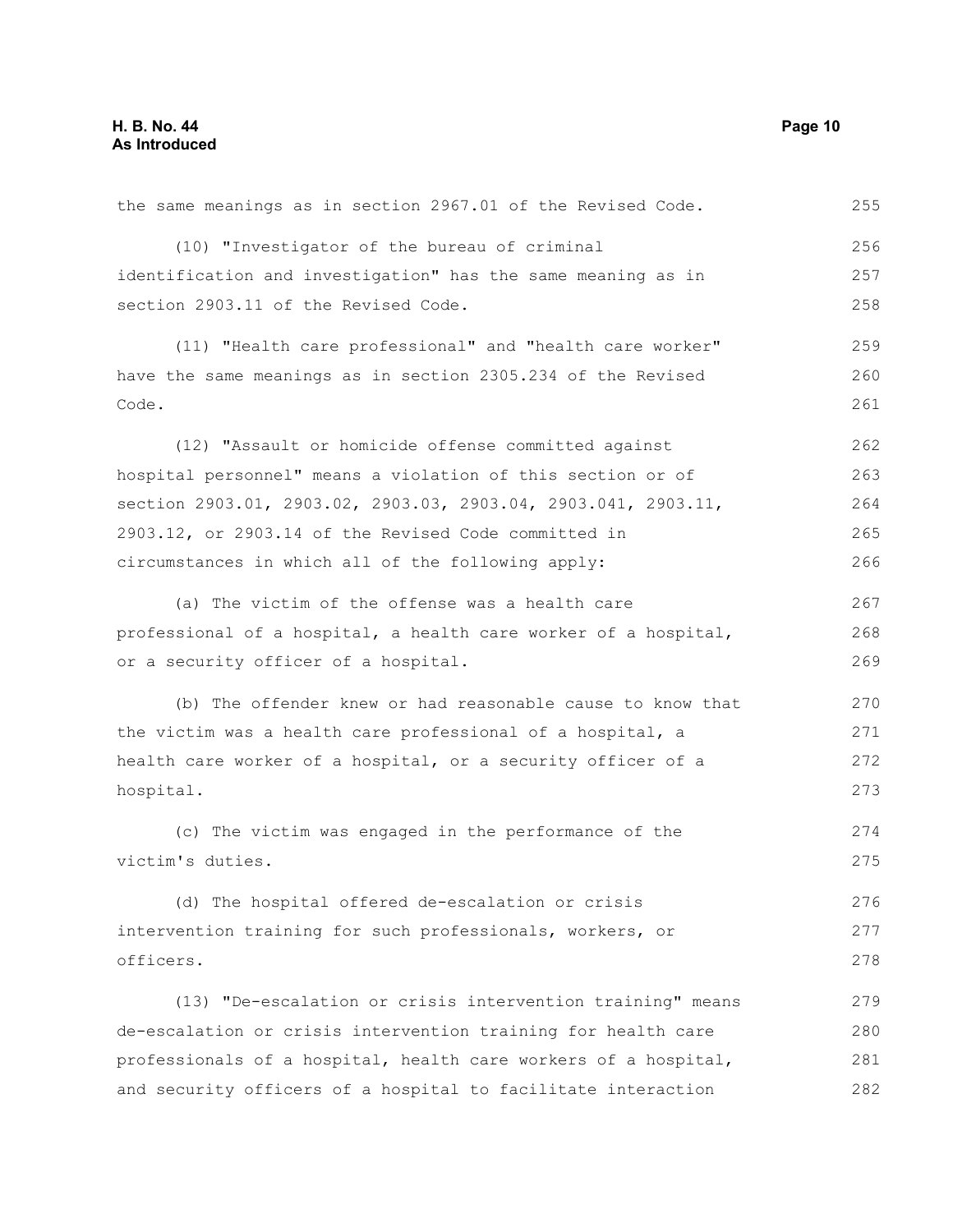with patients, members of a patient's family, and visitors, including those with mental impairments. 283 284

(14) "Assault or homicide offense committed against justice system personnel" means a violation of this section or of section 2903.01, 2903.02, 2903.03, 2903.04, 2903.041, 2903.11, 2903.12, or 2903.14 of the Revised Code committed in circumstances in which the victim of the offense was a judge, magistrate, prosecutor, or court official or employee whom the offender knew or had reasonable cause to know was a judge, magistrate, prosecutor, or court official or employee, and the victim was engaged in the performance of the victim's duties. 285 286 287 288 289 290 291 292 293

(15) "Court official or employee" means any official or employee of a court created under the constitution or statutes of this state or of a United States court located in this state. 294 295 296

(16) "Judge" means a judge of a court created under the constitution or statutes of this state or of a United States court located in this state.

(17) "Magistrate" means an individual who is appointed by a court of record of this state and who has the powers and may perform the functions specified in Civil Rule 53, Criminal Rule 19, or Juvenile Rule 40, or an individual who is appointed by a United States court located in this state who has similar powers and functions. 300 301 302 303 304 305

(18) "Prosecutor" has the same meaning as in section 2935.01 of the Revised Code. 306 307

(19)(a) "Hospital" means, subject to division (D)(19)(b) of this section, an institution classified as a hospital under section 3701.01 of the Revised Code in which are provided to patients diagnostic, medical, surgical, obstetrical, 308 309 310 311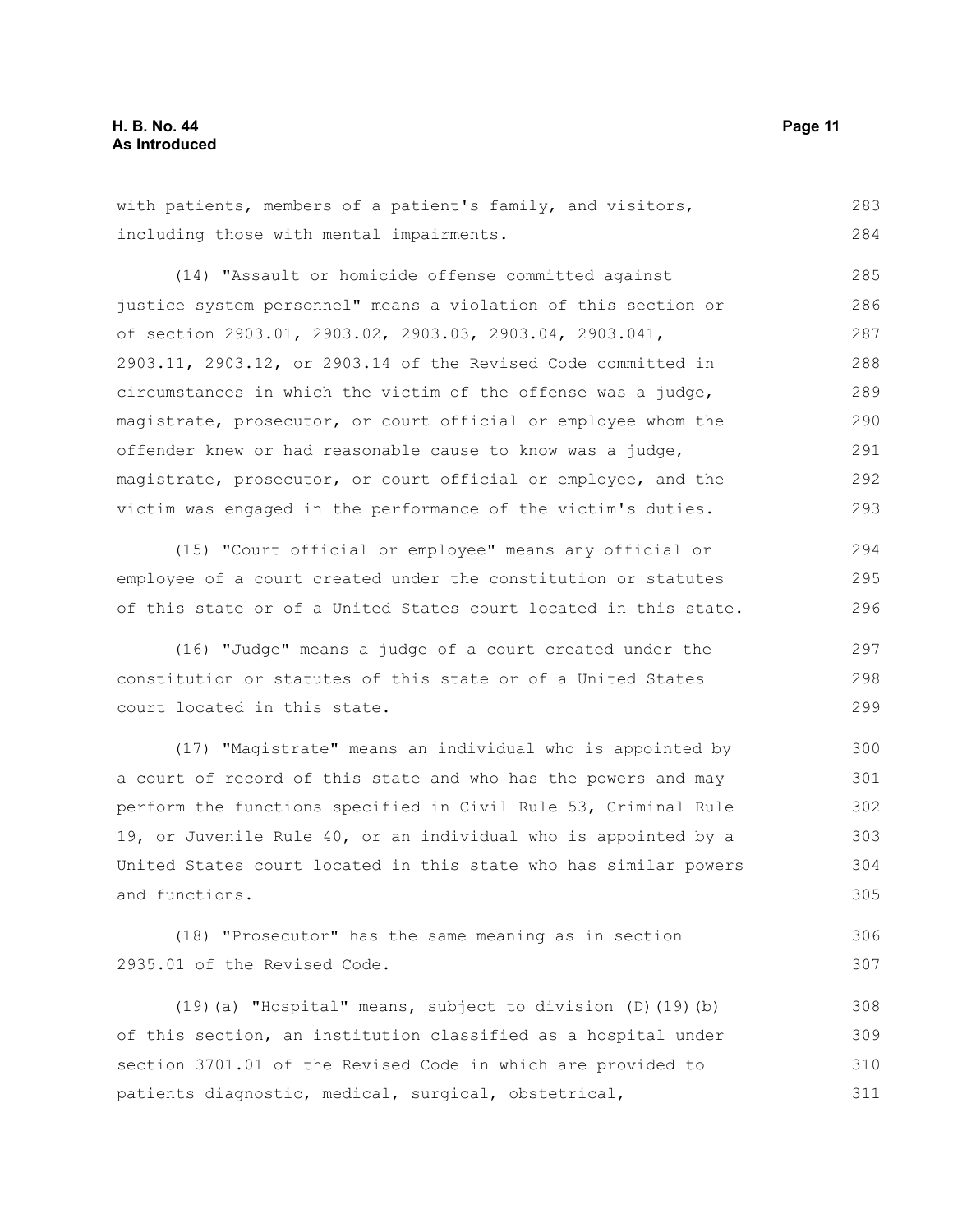psychiatric, or rehabilitation care or a hospital operated by a health maintenance organization. (b) "Hospital" does not include any of the following: (i) A facility licensed under Chapter 3721. of the Revised Code, a health care facility operated by the department of mental health or the department of developmental disabilities, a health maintenance organization that does not operate a hospital, or the office of any private, licensed health care professional, whether organized for individual or group practice; (ii) An institution for the sick that is operated exclusively for patients who use spiritual means for healing and for whom the acceptance of medical care is inconsistent with their religious beliefs, accredited by a national accrediting organization, exempt from federal income taxation under section 501 of the "Internal Revenue Code of 1986," 100 Stat. 2085, 26 U.S.C. 1, as amended, and providing twenty-four-hour nursing care pursuant to the exemption in division (E) of section 4723.32 of the Revised Code from the licensing requirements of Chapter 4723. of the Revised Code. (20) "Health maintenance organization" has the same meaning as in section 3727.01 of the Revised Code. (21) "Sports official" means any person who is paid or volunteers to enforce the rules of a sports event as a referee, umpire, linesperson, timer, scorekeeper, or in a similar capacity. (22) "Sports event" includes all of the following: (a) Any interscholastic or intramural athletic event or 312 313 314 315 316 317 318 319 320 321 322 323 324 325 326 327 328 329 330 331 332 333 334 335 336 337 338 339